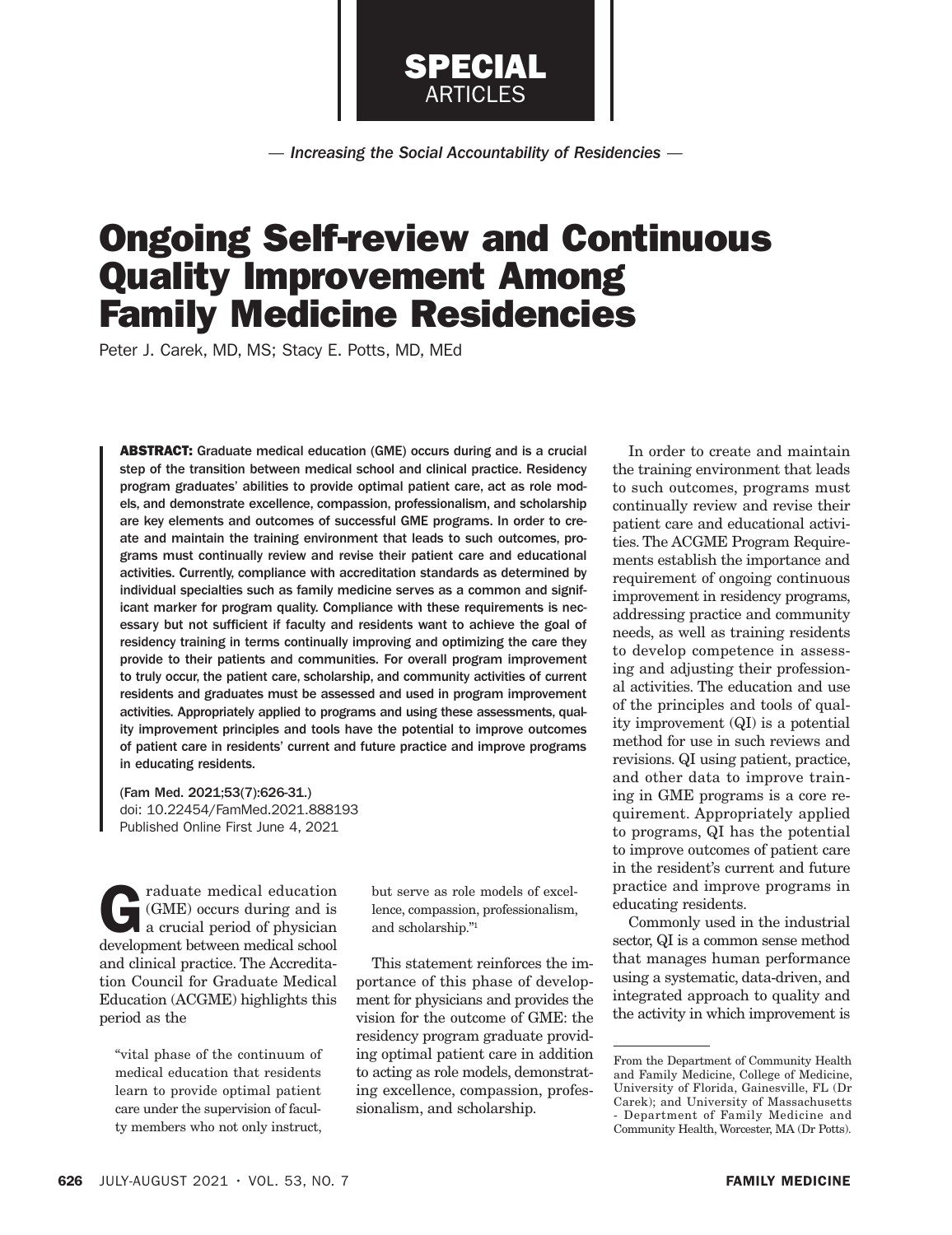being sought. In health care, quality improvement is the

"combined and unceasing efforts of everyone—health care professionals, patients and their families, researchers, payers, planners and educators—to make the changes that will lead to better patient outcomes (health), better system performance (care) and better professional development (learning)."2

## Current Review Process for GME

Residency programs utilize specific yet limited measures to assess the quality of training. For programs to fully utilize and experience the benefit of QI, program directors and faculty will need to increase their use of a wider range of measures and benchmarks. Currently, compliance with accreditation standards as determined by individual specialties such as family medicine serves as a common and significant marker for program quality. Compliance with these requirements is necessary, but not sufficient if faculty and residents want to achieve the goal of residency training in terms continually improving and optimizing the care they provide to their patients and communities. Requirements should be viewed as the "floor" for training and programs should seek to excel and achieve beyond them.

To ensure substantial compliance with these standards, programs have been regularly reviewed by the AC-GME since its inception in 1981. Accreditation is achieved through the ACGME peer-reviewed process which has undergone revisions over the years.

In 2014, the specialty of family medicine entered the ACGME's Next Accreditation System (NAS; Figure 1). The NAS focuses on continuous, ongoing assessment and improvement of residency programs based upon current requirements, and moved away from the intermittent program evaluation in the prior accreditation system making ongoing

program evaluation a critical component. The data used in NAS prioritizes to current program requirements, and how these requirements are being met is the standard upon which a program is assessed and accredited.

To prioritize, requirements in NAS are defined as outcome or process requirements. Process requirements are further delineated as core or detail. Programs must meet substantial compliance with program requirements to maintain continuous accreditation. Programs are reviewed annually in NAS by the ACGME Family Medicine Review Committee and evaluated for substantial compliance. Programs in continued accreditation status may choose to innovate around detail requirements. Programs must still demonstrate substantial compliance with the overarching core requirements but may choose to vary the specific methods. Critical to this approach is rigorous assessment of the innovation by the program over time and to determine whether any improvement has occurred.

Programs, particularly in family medicine, are diverse in size and structure, community, and patient demographics. As previously noted, the requirements are set as a minimum standard for all programs while encouraging flexibility to structure the program's patient care and educational activities to meet specific resident, patient, and community needs. NAS was designed to encourage this innovation in hopes to identify evidence for best practices and thus improve future requirement iterations and generalize those best practice innovations for programs across the country.

While accreditation itself serves as a QI strategy, a self-appraisal process is critical to ongoing innovation. The Annual Program Evaluation (AE) and periodic self-study process require programs to engage with ongoing improvement beyond the accreditation decision and recommendations (Figure 1). NAS was designed so that programs will learn

to be their best critics and recognize concerning trends before the AC-GME Review Committee's annual review. The AE process provides programs opportunities to recognize and address needs early on and provide reorientation towards mission and goals with response and progress before accreditation decisions are made. The self-study process culminates in a site visit. The site visit and self-study process are intended to focus on a structured improvement process, not on a punitive standard verification process, as programs seek to remain compliant with requirements. The process engages programs, program leadership, and other stakeholders in evaluating strengths and opportunities within the program. The culmination of the site visit allows evaluation of the program improvement process itself by an outside the program organization and recommendations for process and program improvement.3

To assist programs, the ACG-ME Accreditation Data System (WebADS) facilitates ongoing communication between the program and the ACGME. Programs are expected to maintain faculty and resident rosters, major changes, and response to citations. Annual data reporting by programs is required each summer, including patient volume, demographics, and scholarly activity. The data submitted through WebADS should be used in the QI activities in the residency program, along with other resources available.

The annual review of programs at the ACGME include the program data from WebADS as well as resident and faculty survey data, graduate board pass rates, and program history with citation response and progress reports as required. Program efforts in continuous program evaluation have been described in various specialties.4,5 Further study of program QI through the NAS are needed, especially to determine whether improvements are being made and requirements not annually monitored are being met.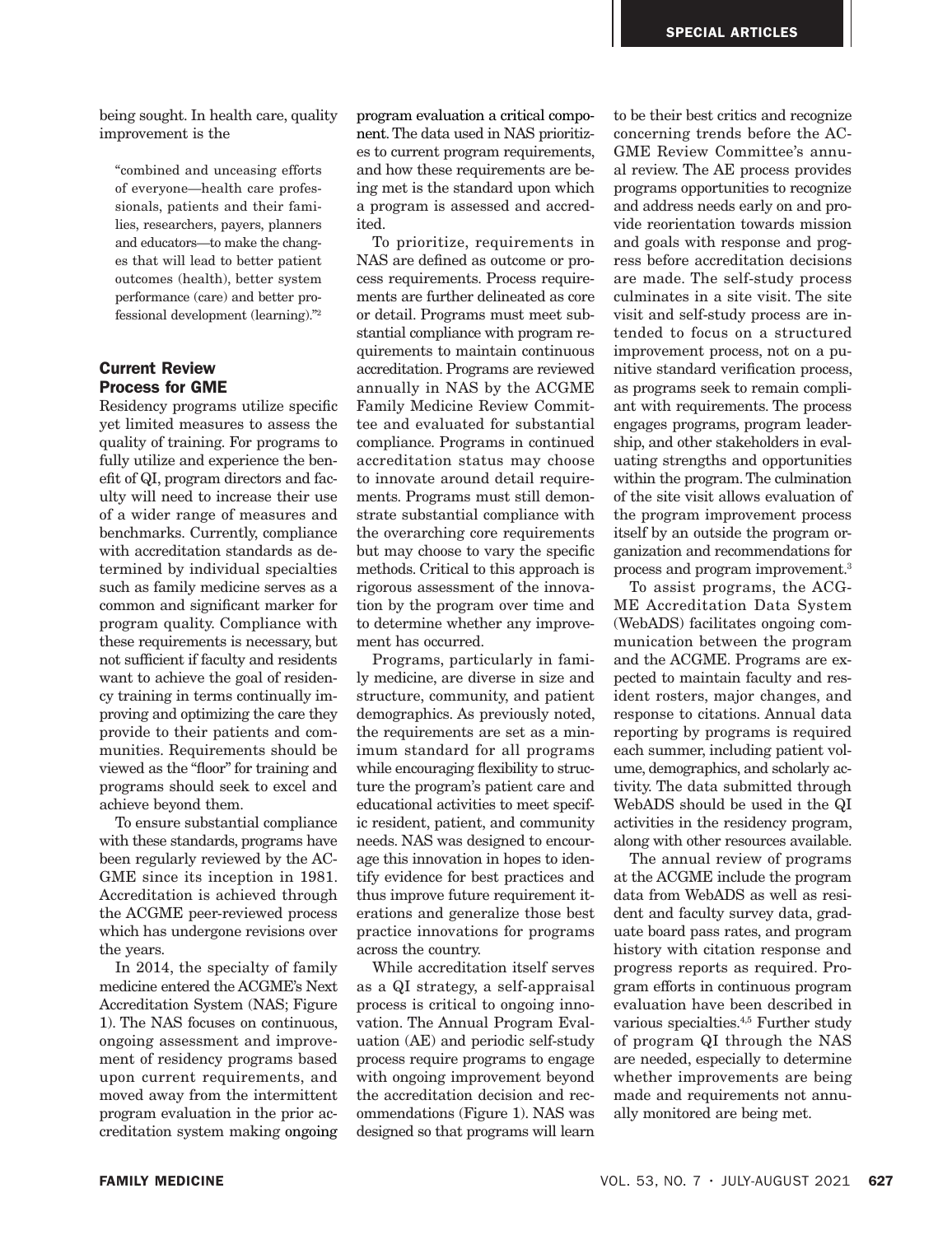

Integral to the NAS and the process described above, the ACGME uses the submitted program data in Web ADS to identify programs that may be at risk of not meeting requirements that could lead to a negative action against the program. This annual data review is processed first through a data analysis program termed "Spotfire." The measures used were identified through modeling of what data previously identified programs with short-cycle reviews and what data were most important to individual review committees (Table 1). Thresholds are set to bring these at-risk programs for further review by the committee. Program citations and areas for improvement are identified solely by committee review. The NAS is meant to both identify struggling programs early, and to encourage programs that are doing well to innovate and develop best practices. The ability of this system to use the limited Spotfire measures to predict success of a program on the more in-depth self-study visit or if an improvement in residency training has occurred in not known.

Despite a vast majority of programs meeting substantial compliance with requirements as reflected in a high rate of accreditation, this compliance does not appear to meaningfully translate to residents and faculty based upon the results of a

recent survey.6 For instance, a core requirement is that "residents and faculty members must receive data on quality metrics and benchmarks related to their patient populations."1 The recent American Board of Family Medicine (ABFM) survey found that a "large majority of residents did not know their panel size." Furthermore, "about half reported getting feedback on quality or access for their panel of patients, and very few have received feedback on cost or utilization of care for their panel of patients."3

Compliance with requirements also appears to be poorly translated to faculty as well. In the same ABFM survey, faculty noted the "frequent lack of information about panel size, lack of feedback about quality, access and cost and the relative rarity of patient advisory committees."6 Of particular note, "almost 70% reported

that residents received no systematic feedback on cost of care or referral appropriateness." As providing optimal and high-quality patient care is a major outcome of residency training, these findings reflect a missed opportunity to emphasize, address, and review the use of patient quality of care measures in residency training.

Finally, compliance with requirements on a program level achieves accreditation and places that program on par with other accredited programs. One could argue that the incentive for programs to excel in any current requirement or to innovate in some manner are neither clearly delineated nor systemically recognized.

Additional levels of supervision and monitoring are present to assist and augment the work done on the programmatic level. The sponsoring institution provides oversight of programs as well through the graduate medical education committee (GMEC). The GMEC provides oversight of learning and working environment as well as of the quality of educational experiences in associated residency programs. The GMEC and sponsoring institution are expected to work with and monitor programs and their improvement activities.

As a key component of the NAS, the ACGME established the Clinical Learning Environment Review (CLER) program. The aim of this program is to promote safety and quality of care by focusing on six areas important to the safety and

#### Table 1: Spotfire Indicators

- Program attrition
- Program changes
- Scholarly activity
- Board pass rate
- Clinical experience
- Resident survey
- Faculty survey
- Milestones completion
- CLER visit data

Abbreviation: CLER, Clinical Learning Environment Review.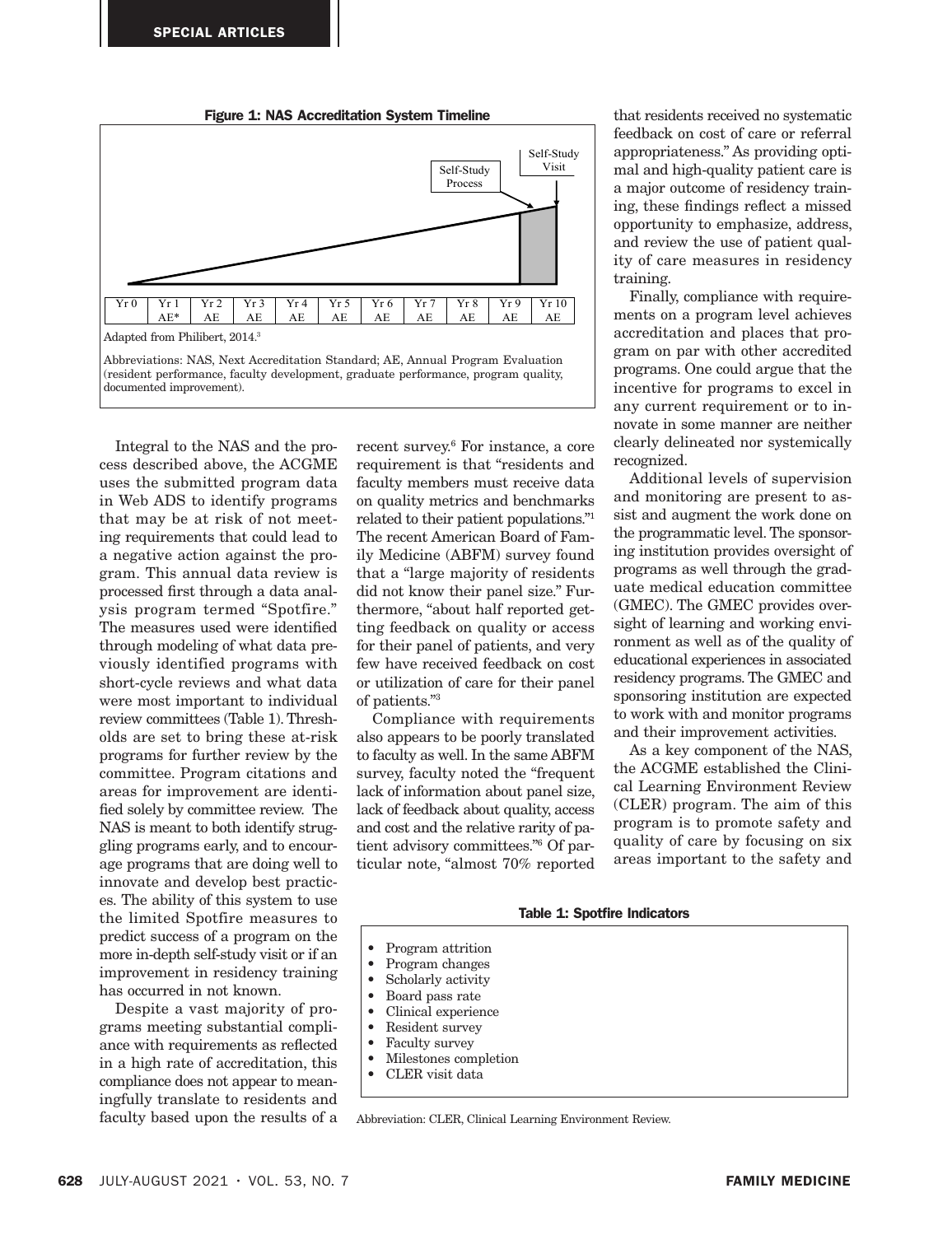quality of care in teaching hospitals and the care residents will provide in a lifetime of practice after completion of training.7 The six areas encompass engagement of residents in patient safety, quality improvement and care transitions, promoting appropriate resident supervision, duty hour oversight and fatigue management, and enhancing professionalism. The impact of this program on specific residency training in particular family medicine is not yet well studied.

## Residency Program Assessment and Improvement: Additional Measures are Needed

For residency programs to achieve their full mission and social responsibility of training residents for their current and future practices, four components of the training environment need to be used to assess and improve the overall quality of the program: resident education, faculty development, clinical practice, and community (Figure 2). In addition and just as vital as using data from the residency program, the practice and community activities of the program graduates need to be assessed and used to further enhance the residency training environment. Both the current activities of the residency program and the activities of program graduates must be used in the QI plan-do-study-act cycles used in program improvement.

Resident education is fundamental to GME and needs to include assessments of knowledge, skills, and performance. The ACGME developed milestones for the formative and developmental improvement of individual learners and the ongoing development and continuous quality improvement of the education programs and specialty. The milestones evaluation system provides a roadmap for continuous improvement and development of individual learners' knowledge and skills. Longitudinal milestone ratings provide educationally useful, predictive information to help individual residents

address potential gaps.8 Assessment of performance in terms of specific quality of care metrics are not as well integrated into the overall evaluations of residents and their use in an overall evaluation is vital. These quality of care metrics should also be part of the overall program evaluation and serve as an example for the residents of both personal and teambased activity assessment.

The second component of the program for use in ongoing improvement necessary for high quality residency training is faculty development. Faculty development in QI and how to use its principles and tools to enhance resident education and patient care appears underdeveloped. Specifically, a major and common challenge to training residents in QI is the availability of faculty with the expertise to teach and

mentor QI curricular initiatives.<sup>9</sup> Faculty are key contributors to resident knowledge of QI, and this role modeling will engage learners in the process as well.

The third component of ongoing improvement is the clinical practice of the residency program. The program must provide residents and faculty members data on quality metrics and benchmarks related to their patient populations. This information should be included in interprofessional QI activities and should be regularly monitored so as to evaluate the success of any improvement efforts. Initiatives and activities such as patient and family advocacy committees must provide input to the practice efforts in improvement to provide patient-centered approaches to education and care.

Figure 2: Quality Improvement Drivers for Residencies Figure 2: Quality Improvement Drivers for Residencies

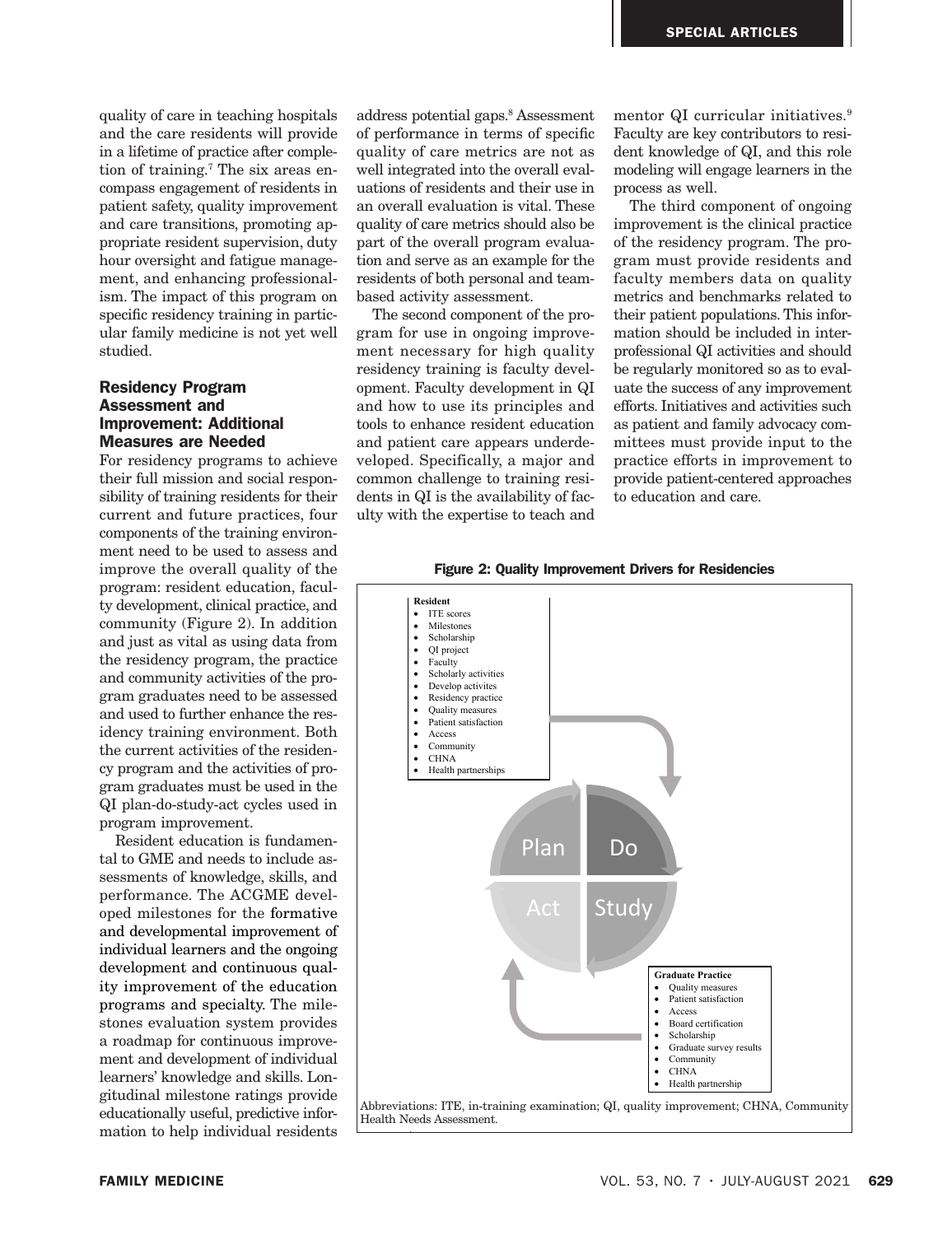The health of communities around the residency program is another component for use in improvement activities. The formal community needs assessments such as the Community Health Needs Assessment (CHNA) must provide input for practice settings to drive the residency to serve the specific needs of the community and larger populations. Community needs and outcomes can serve as additional measurements of program effectiveness.

For example, the University of Florida Department of Community Health and Family Medicine used geocoding to determine hotspots for hospital readmissions. This information was used in a QI project that lead to a significant decrease in the readmission rate to an inpatient family medicine team.<sup>10</sup>

For overall program improvement to truly occur, the patient care, scholarship, and community activities of graduates need to be assessed and used in program improvement activities. Currently programs are only required to monitor board pass and certification rates of graduates. Feedback from a program's graduates is vital feedback for program improvement. Currently the ABFM conducts a survey of graduates of family medicine residency programs and this information has been used in several studies. If and how these data are used by individual programs is not well studied. Graduate surveys conducted by numerous family medicine residency programs have provided invaluable information and assessment about the work and activities of these graduates.<sup>11</sup>

# Going Forward– Recommendations for the Future of Residency Training

As recently noted by members of the ABFM,

"We must construct a system of family medicine residency education across the country that will more successfully and continually adapt to the needs of society and improve outcomes of care and

education while preserving the enduring core of knowledge, skills, and attitudes essential to the practice of family medicine."13

More succinctly, "family physicians leave residencies equipped to address these problems and lead the changes society needs in health and health care." The benchmarks we use to evaluate and improve family medicine residencies go beyond compliance with ACGME requirements and must include practice and community activities of family physicians as well as specific patient care and community health outcomes.

In family medicine, as in other disciplines, the markers or measures of a high-quality residency training program and the outcomes that training produces in graduates are not clearly and consistently defined nor agreed upon. For family medicine residency programs, these measures should continue to use compliance with ACGME requirements. Though these requirements currently include addressing the health care needs of the greater community served by program and sponsoring institution, specific measures need to be included in the revised requirement language so as to be used as a benchmark for success in this area. For instance, the measures of requirement compliance and program quality should include an assessment regarding community health, such as the CHNA. Programs should be required to explain how they use community-oriented data to address specific health care needs noted in the practice and surrounding community.

To highlight the importance of patient care during residency training, resident and residency-specific quality of care measures need to be reviewed and used as an evaluation tool. For instance, each resident and faculty should know their compliance with the following measures as the reflect significant heath care issues and problems for our country: rate of tobacco use, blood pressure control in patients with hypertension, lifestyle

activities (particularly diet and exercise pattern) of patients, blood sugar control in patients with diabetes mellitus, depression screening, alcohol and other substance of abuse screening, and immunization status. These statistics should be included in the annual program evaluation and the current results and benchmarks the program is using for improvement should be included.

Furthermore, measures of a residency program graduate beyond the training period needs to be included in the overall assessment and improvement activities of a residency program. The ABFM graduate survey is an important tool in this area.12 This tool has been used in the literature to further assess family medicine residency training.10 The discipline needs to go beyond this graduate survey and include patient quality of care measures, patient satisfaction surveys, and community activities of graduates.

In summary, the principles and tools of QI can be valuable as the discipline of family medicine seeks to continually improve residency training and provide our society with family physicians who meet the needs of patients and communities. To do so, meeting ACGME program requirements is necessary, but not sufficient. Our discipline needs to expand the measures and benchmarks we use to assess programs and provide the support needed for the programs to improve to meet the health care needs of a diverse and growing population.

CORRESPONDING AUTHOR: Address correspondence to Dr Peter J. Carek, Department of Community Health and Family Medicine, College of Medicine, University of Florida, PO Box 100237, Gainesville, FL 32610-0237. 352- 273-5159. Fax: 352-273-5213. carek@ufl.edu.

#### References

- 1. Accreditation Council for Graduate Medical Education. ACGME Common Program Requirements. https://www.acgme.org/Portals/0/ PFAssets/ProgramRequirements/CPRResidency2020.pdf. Accessed February 19, 2021
- 2. Batalden PB, Davidoff F. What is "quality improvement" and how can it transform healthcare? Qual Saf Health Care. 2007;16(1):2-3. doi:10.1136/qshc.2006.022046